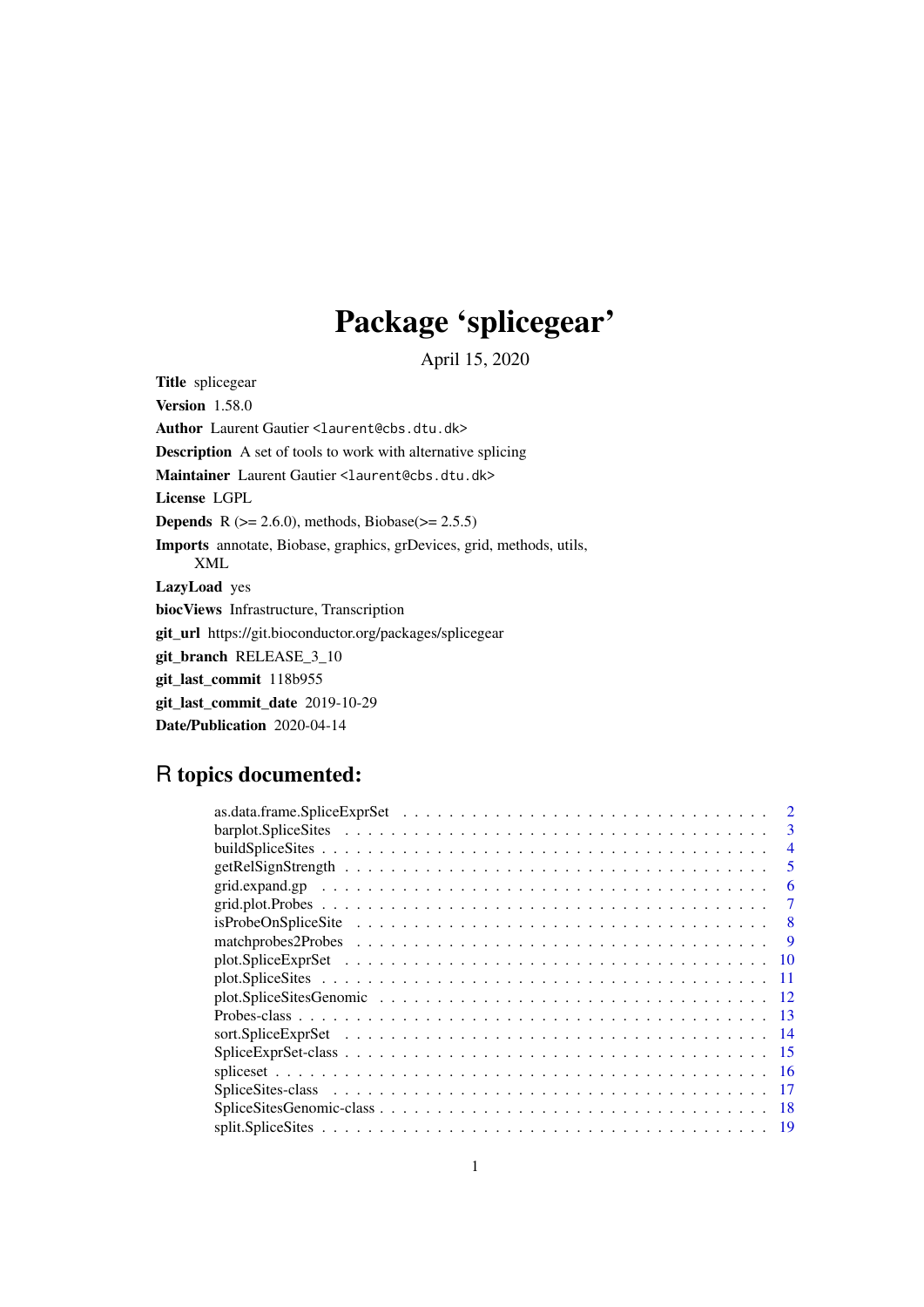#### <span id="page-1-0"></span>**Index** [21](#page-20-0)

```
as.data.frame.SpliceExprSet
```
*SpliceExprSet object to data.frame converter*

#### Description

Converts a SpliceExprSet object to a data.frame.

#### Usage

```
## S3 method for class 'SpliceSites'
as.data.frame(x, row.names = NA, optional = NA, ...)
## S3 method for class 'SpliceExprSet'
as.data.frame(x, row.names = NA, optional = NA, ...)
```
#### Arguments

| X.        | object SpliceSites-class or SpliceExprSet-class.                                                       |
|-----------|--------------------------------------------------------------------------------------------------------|
| row.names | NULL or a character vector giving the row names for the data frame. Missing<br>values are not allowed. |
| optional  | logical. If TRUE, setting row names is optional.                                                       |
| $\ddotsc$ | currently ignored.                                                                                     |

#### Details

Data are traditionally stored in objects of class data.frame. This function links the object-oriented design of the package with the large amount of functions working on data.frames.

#### Value

A data.frame. For both functions the first column names are begin, end, isintypeI, isintypeII, exprs and genenames. In the case of as.data.frame.SpliceExprSet, the next variable names will the ones in the [AnnotatedDataFrame-class](#page-0-0) attribute of the [ExpressionSet-class](#page-0-0) object belonging the [SpliceExprSet-class](#page-14-1). The last variable names will be the ones in the slot info of the [Probes-class](#page-12-1) object.

#### Author(s)

Laurent Gautier

#### Examples

```
data(spliceset)
dataf <- as.data.frame(spliceset)
lm.panel \leftarrow function(x, y, ...)points(x,y,...)p.lm <- lm(y~x); abline(p.lm)
```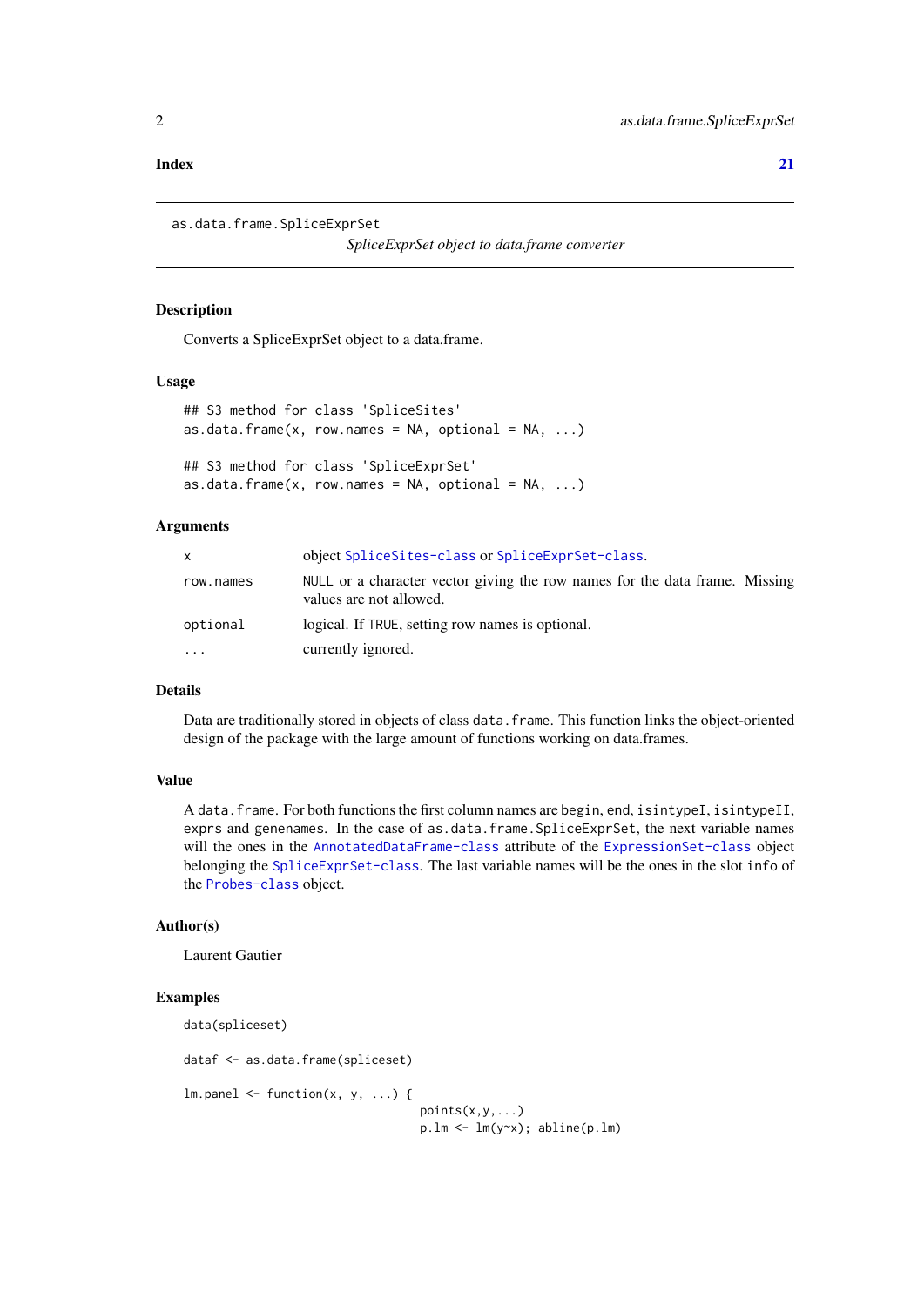<span id="page-2-0"></span>barplot.SpliceSites 3

## probe intensity values conditioned by the position of the probes on ## the mRNA coplot(log(exprs) ~ Material | begin, data=dataf, panel=lm.panel)

}

barplot.SpliceSites *barplot for SpliceSites*

#### Description

Displays a barplot of the associated AnnotatedDataFrame.

#### Usage

```
## S3 method for class 'SpliceSites'
barplot(height, type.as = c("typeI", "typeII", "all"),
                   info = "tissue", ...
```
#### Arguments

| height   | object of class Splice Sites-class.                                           |
|----------|-------------------------------------------------------------------------------|
| type.as  | the type of alternative splicing (see SpliteSites-class for further details). |
| info     | the name of the covariate in the AnnotatedDataFrame (see details).            |
| $\cdots$ | optional parameters to be passed to the underlying function barplot.          |

#### Details

When the objects are built from the XML format we propose as an exchange, the parameter info can at least take the values "tissue" and "histology". One can refer to the slots spsiteIpos.pData and spsiteIIpos.pData to know what are the possible choices.

#### Value

See the value returned by the function [barplot](#page-0-0).

#### See Also

[SpliceSites-class](#page-16-1), [barplot](#page-0-0)

#### Examples

data(spsites) barplot(spsites)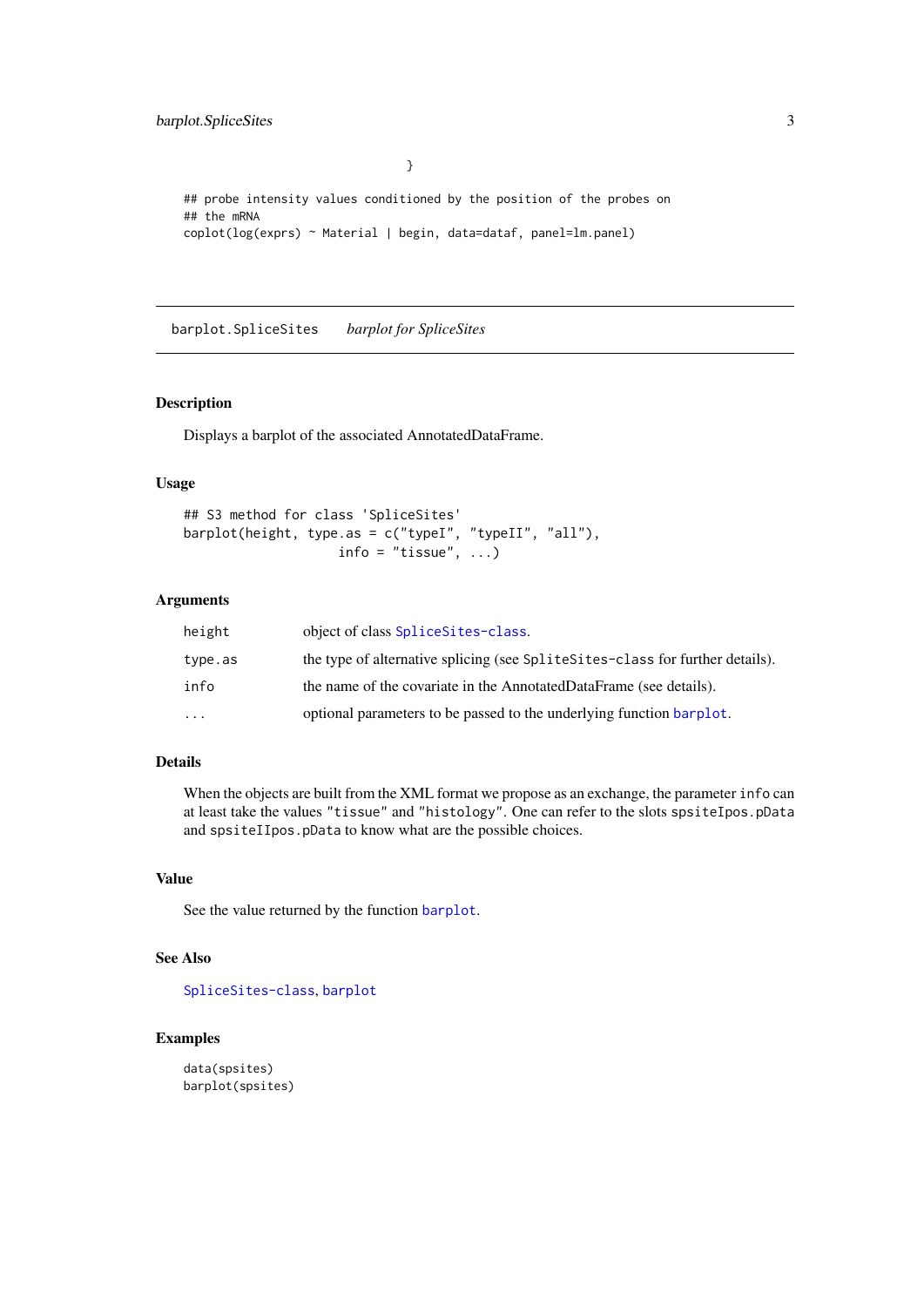<span id="page-3-0"></span>buildSpliceSites *Functions to query PALSdb*

#### <span id="page-3-1"></span>Description

Functions to make a query on PALSdb, and build objects from the result of a query.

#### Usage

```
queryPALSdb(query, disp = c("data", "browser"),
        field = c("keyword", "ug.id", "gb.id", "human.cytoband", "mouse.cytoband", "cluster_count"),
            species = c("human", "mouse"),
            e.value = "1e-1",ident.threshold = c("90% 50b", "95% 50b", "90% 45b"))
getPALSdbURL(query, disp = c("data", "browser"),
        field = c("keyword", "ug.id", "gb.id", "human.cytoband", "mouse.cytoband", "cluster_count"
            species = c("human", "mouse"),
            e.value = "1e-1",
            ident.threshold = c("90% 50b", "95% 50b", "90% 45b"))
```
buildSpliceSites(xml, verbose=TRUE)

#### Arguments

| query                      | query string                                         |
|----------------------------|------------------------------------------------------|
| xml                        | an object of class XML (as returned by xmlTreeParse) |
| disp                       | (idem genbank and pubmed)                            |
| field                      | The field on which the query will be based           |
| species                    | the specie to work with                              |
| e.value<br>ident.threshold | E-value                                              |
|                            | threshold for matching sequences                     |
| verbose                    | verbose output.                                      |

#### Details

queryPALSdb returns an an object of class XML when disp = "data".

The function buildSpliceSites constructs SpliceSites objects from the XML data. The variables in the slots spsiteIpos.pData and spsiteIIpos.pData are at least tissue (tissue information), histology and site (site numbering).

#### Value

An object of class XML for queryPALSdb, an URL for getPALSdbURL or a list of objects of class SpliceSites.

#### Author(s)

laurent@cbs.dtu.dk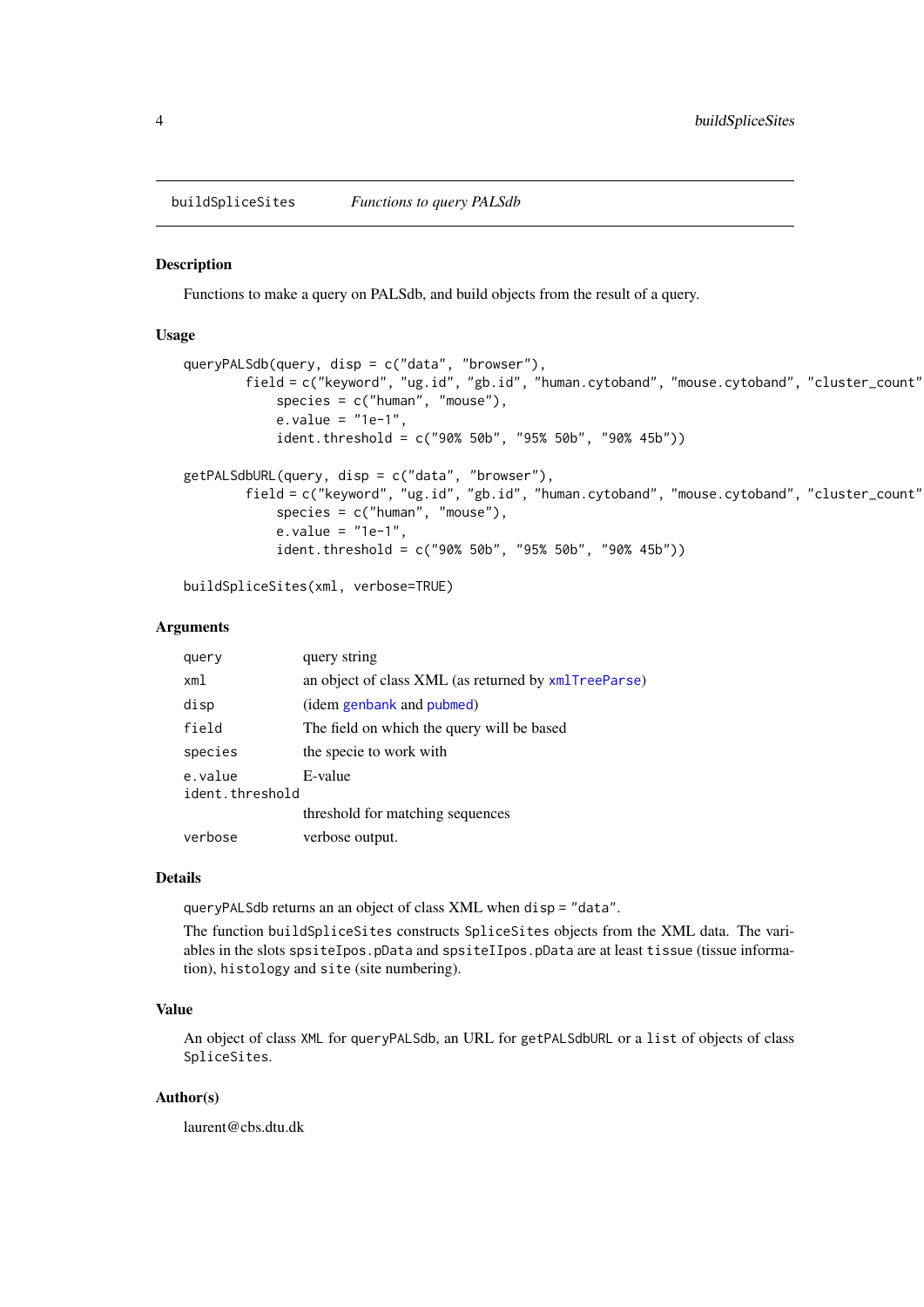#### <span id="page-4-0"></span>getRelSignStrength 5

#### References

"Standardazed output for putative alternative splicing: application to the study of splice variants with microarrays", Gautier L. et al., 2003, manuscript in preparation.

#### See Also

[queryPALSdb](#page-3-1)

#### Examples

library(XML)

```
filename <- system.file("extdata", "example.xml", package="splicegear")
```

```
xml <- xmlTreeParse(filename, asTree=TRUE)
```

```
spsites <- buildSpliceSites(xml)
```
getRelSignStrength *functions to perform SPLICE*

#### Description

Implementations of the SPLICE algorithm

#### Usage

```
getRelSignStrongth(x, tissue = as.factor(1:ncol(x)), fun = mean, nipt = 30, nitt = 30, ...)
```

```
getFinalRatio(x, tissue=as.factor(1:ncol(x)), fun=mean, ...)
```
#### Arguments

| X        | a matrix. One probe per line, one column per sample. Typically this would be<br>the slot exprs of an instance of class ExprSet. |
|----------|---------------------------------------------------------------------------------------------------------------------------------|
| tissue   | a covariate (factor) about the samples.                                                                                         |
| fun      | a function to obtain a summary value (mean by default)                                                                          |
| nipt     | see reference.                                                                                                                  |
| nitt     | see reference.                                                                                                                  |
| $\cdots$ | optional parameters for the function fun                                                                                        |

#### Details

getFinalRatio will call getRelSignStrength. The values are log-transformed. It is probably a good idea to avoid feeding function with values that are already on log scale.

#### Value

A matrix of the same dimension than the input x, holding 'RSS' (Relative Signal Strength) or 'final ratios' respectively, as described in the reference. Two attributes nip and nit are attached the returned matrix.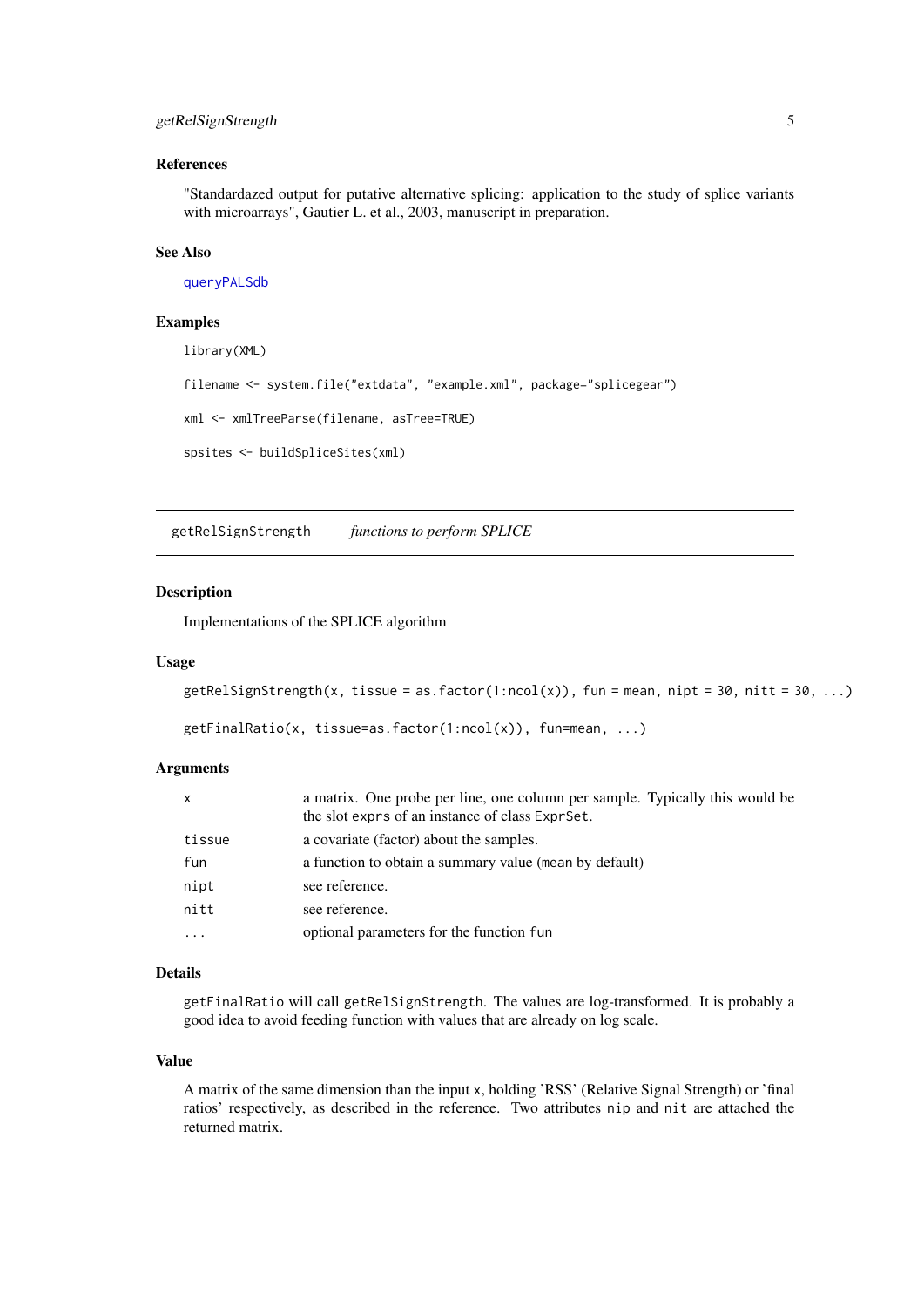#### Author(s)

laurent@cbs.dtu.dk

#### References

Genome Research (2001), Hu et. al., vol. 11, p.1244

#### Examples

```
data(spliceset)
## The intensity values in the example are log-transformed.
## Undo by taking the exponential
exprs(spliceset) <- exp(exprs(spliceset))
## Re-order the rows of different slots to have the probes sorted by
## position
spliceset <- sort.SpliceExprSet(spliceset)
## extract the expression matrix
expr.m <- exprs(spliceset)
fr <- getFinalRatio(expr.m, tissue=pData(spliceset@eset)[[1]])
```
grid.expand.gp *convenience functions for grid*

#### Description

Convenience function to use the package grid

#### Usage

```
grid.expand.gp(n, parlist = list())
grid.make.numeric2npc(x, xlim=NULL, lower.blank=0, upper.blank=0)
```
#### Arguments

| n                        | number of parameters |
|--------------------------|----------------------|
| parlist                  | list of parameters   |
| x                        | numeric value        |
| xlim                     | range for Xs         |
| lower.blank, upper.blank |                      |
|                          | size for margins     |

#### Details

call the function gpar on the list of parameters.

#### Value

Function used for its side effect.

<span id="page-5-0"></span>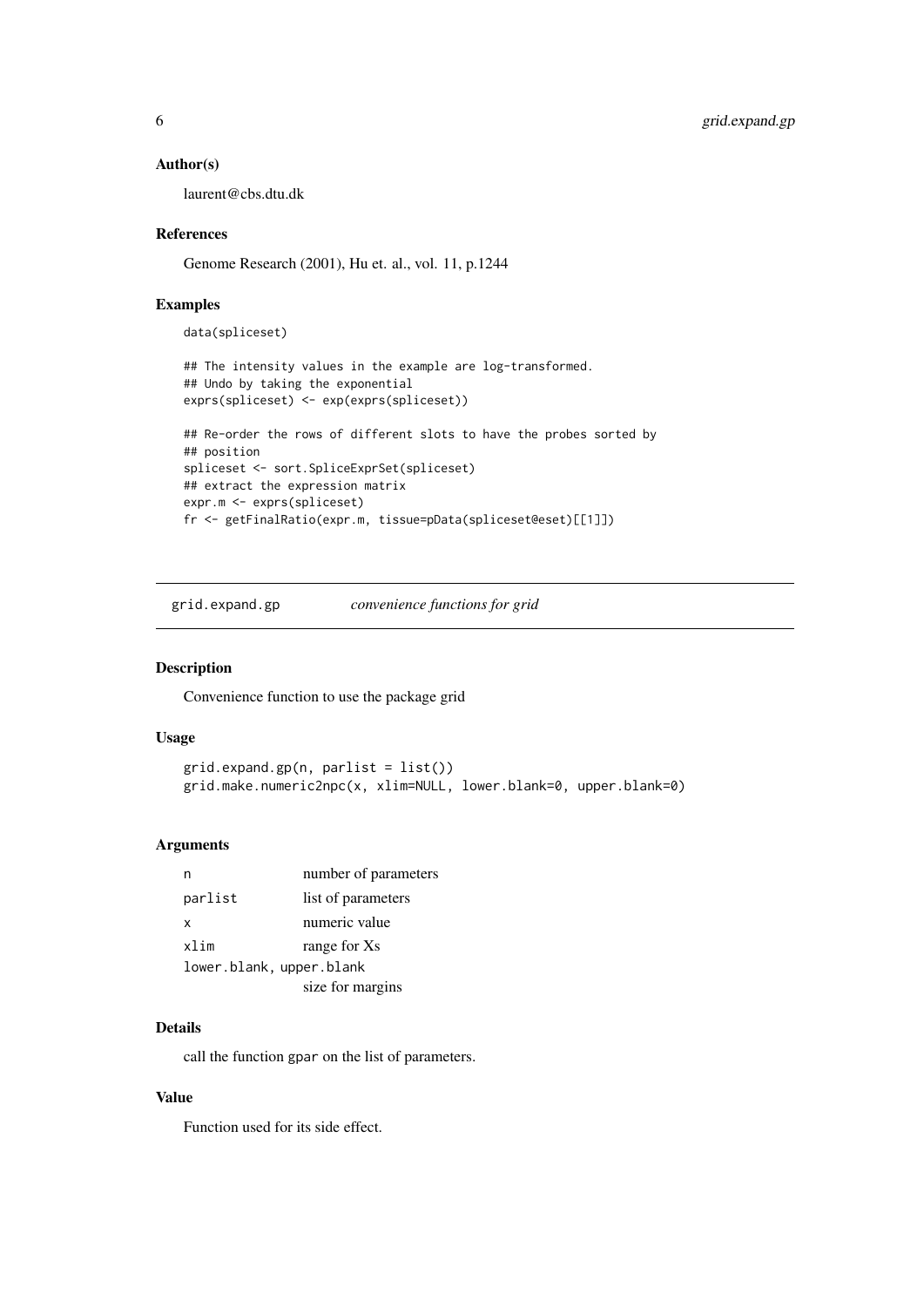#### <span id="page-6-0"></span>grid.plot.Probes 7

#### See Also

[lattice](#page-0-0)

grid.plot.Probes *Plot splicegear objects*

#### Description

Plot objects defined in the package splicegear

#### Usage

```
grid.plot.Probes(x, col = "black", add = FALSE, probepos.yscale = NULL,
             xlim = NULL, vp = NULL, ...)
```

```
grid.plot.SpliceSites(x, col.typeI = "orange", col.typeI.window = "yellow",
    col.typeII = "red", add = FALSE, ylim = NULL, vp = NULL,...)
```

```
grid.plot.SpliceExprSet(x, probes.opt = list(), expr.opt = list(col = NA, lty = 1:6),
    fig.xratio = c(2, 1), fig.yratio = c(2, 1), probepos.yscale = NULL,
   ylim = NULL, ...
```
#### Arguments

| X                | object of Probes-class, SpliceSites-class or SpliceExprSet-class |  |
|------------------|------------------------------------------------------------------|--|
| add              | add to an existing plot                                          |  |
| col              | color(s) for the probes (recycled if necessary).                 |  |
| col.typeI        | $color(s)$ for the type I spliced out exons                      |  |
| col.typeI.window |                                                                  |  |
|                  | background color for the type I spliced out 'windows'            |  |
| col.typeII       | color for the type II splicing events                            |  |
| expr.opt         | list of options to plot expression values                        |  |
| probepos.yscale  |                                                                  |  |
|                  | specify coordinates on the y-axis for the probes.                |  |
| probes.opt       | options to plot the probes                                       |  |
| fig.xratio       | ratio for the left and right parts of the plot                   |  |
| fig.yratio       | ratio for the upper and lower parts of the plot                  |  |
| vp               | a viewport (grid package stuff)                                  |  |
| xlim             | range for the x-axis (see plot).                                 |  |
| ylim             | range for the y-axis                                             |  |
| .                | optional parameters                                              |  |

#### Details

The 'type I'' type II' thing is described in the references found in the help files for plot. SpliceSites.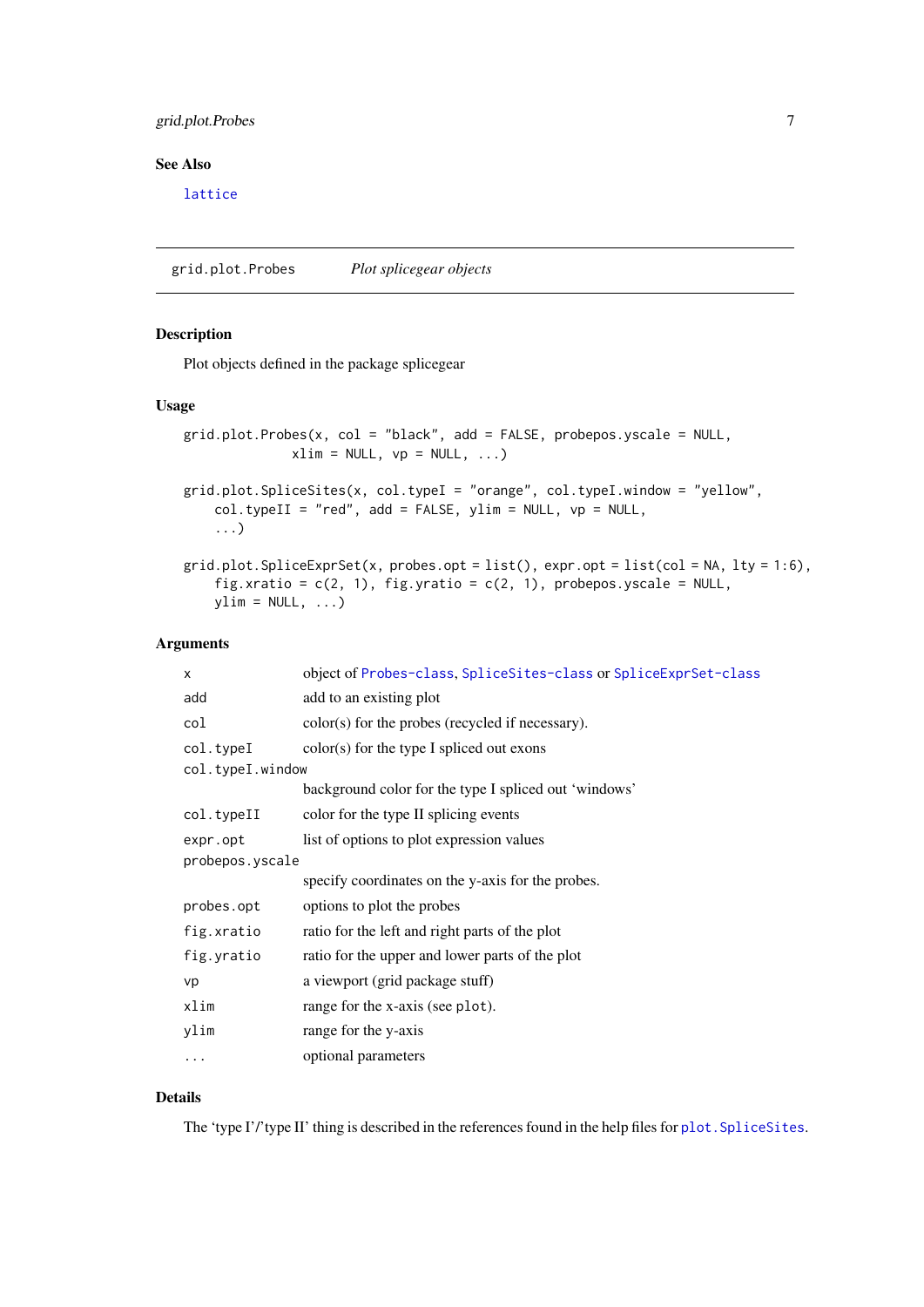#### <span id="page-7-0"></span>Value

These functions are mainly used for their side effects. grid.plot.SpliceSites returns the range for the y-axis when needed.

#### See Also

plot.SpliceSites, plot.Probes

#### Examples

```
## plot splice sites
data(spsites)
grid.plot(spsites)
## plot probes
data(probes)
grid.plot(probes)
## combined plot
grid.plot(probes, spsites)
```
<span id="page-7-2"></span>isProbeOnSpliceSite *Check the presence of probes on certain exons*

#### <span id="page-7-1"></span>Description

Return whether the probes are located on exons involved in (putative) alternative splicing or not.

#### Usage

```
isProbeOnSpliceSite(probes, spSites)
## isSpliceSiteOnProbe is not yet implemented
```
#### Arguments

| probes  | object of class Probes       |
|---------|------------------------------|
| spSites | object of class splice Sites |

#### Value

The returned value in a list of two vectors of mode logical of the same length:

| isintypeI  | whether the probes are in a 'type I' region or not. |
|------------|-----------------------------------------------------|
| isintypeII | whether the probe are in a 'type II' region or not. |

#### Author(s)

Laurent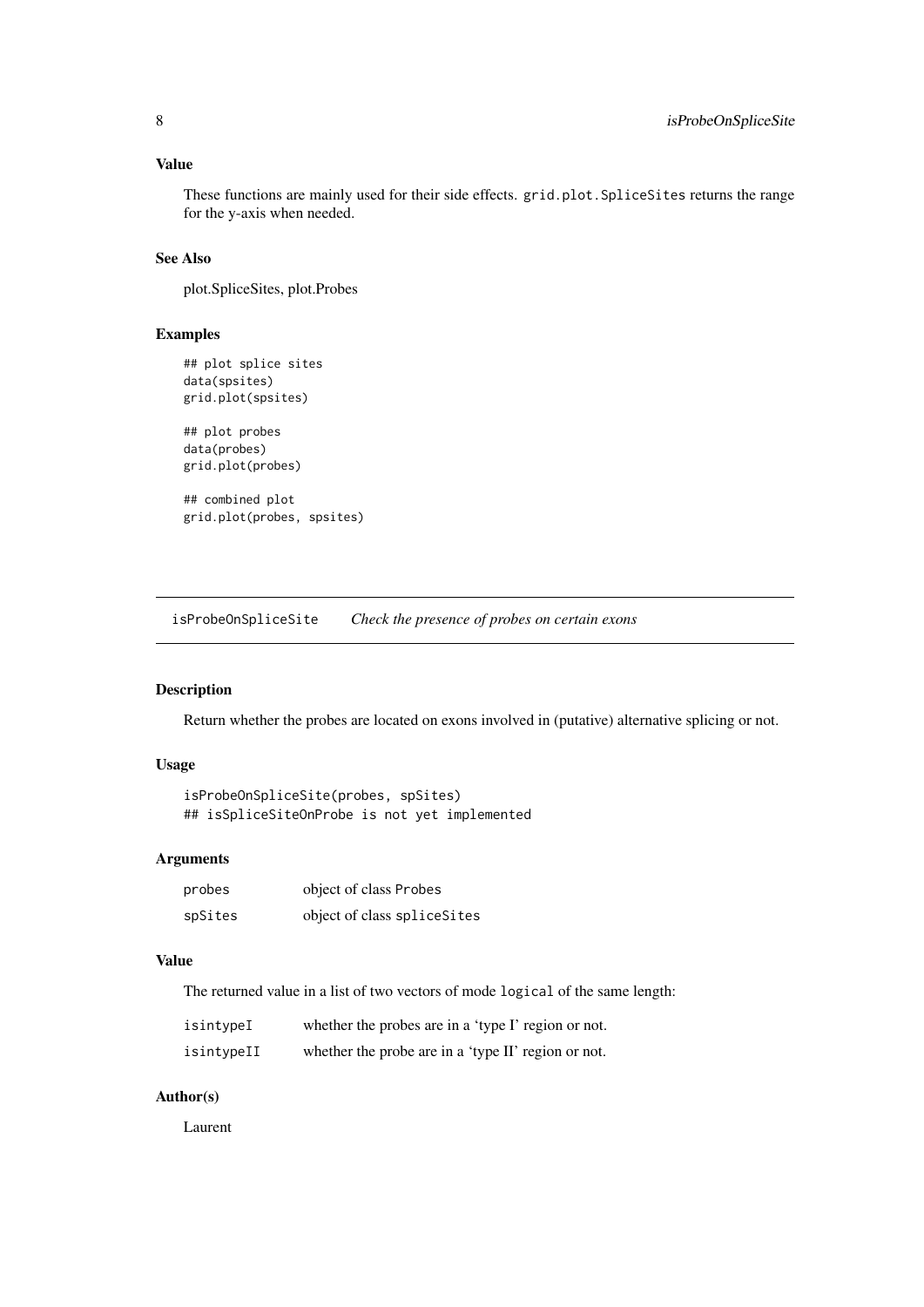#### <span id="page-8-0"></span>matchprobes2Probes 9

#### References

For details about 'type I' and 'type II', please refer to Huang Y.-H and Chen Y.-T and Lai J.-J. and Yang S.-T. and Yang U.-C., PALSdb: Putative Alternative Splicing database, Nucleic Acids Research, 2002, pages 186-190

matchprobes2Probes *create Probes object from matchprobes results*

#### Description

Create Probes object from results the results of the function matchprobes (in the package 'matchprobes').

#### Usage

```
matchprobes2Probes(mpo, probes.length, names = NULL)
```
#### Arguments

| mpo   | Probes-class object                                 |
|-------|-----------------------------------------------------|
|       | probes. length Length for the probes (see details). |
| names | names for the elements in the list returned.        |

#### Details

Currently only probes of unique length are assumed. In the case of Affymetrix chips, 25 base pairs is the value you probably want.

#### Value

A list of Probes-class objects.

#### References

http://www.cbs.dtu.dk/laurent/download/splicegear/

#### See Also

[Probes-class](#page-12-1), the package matchprobes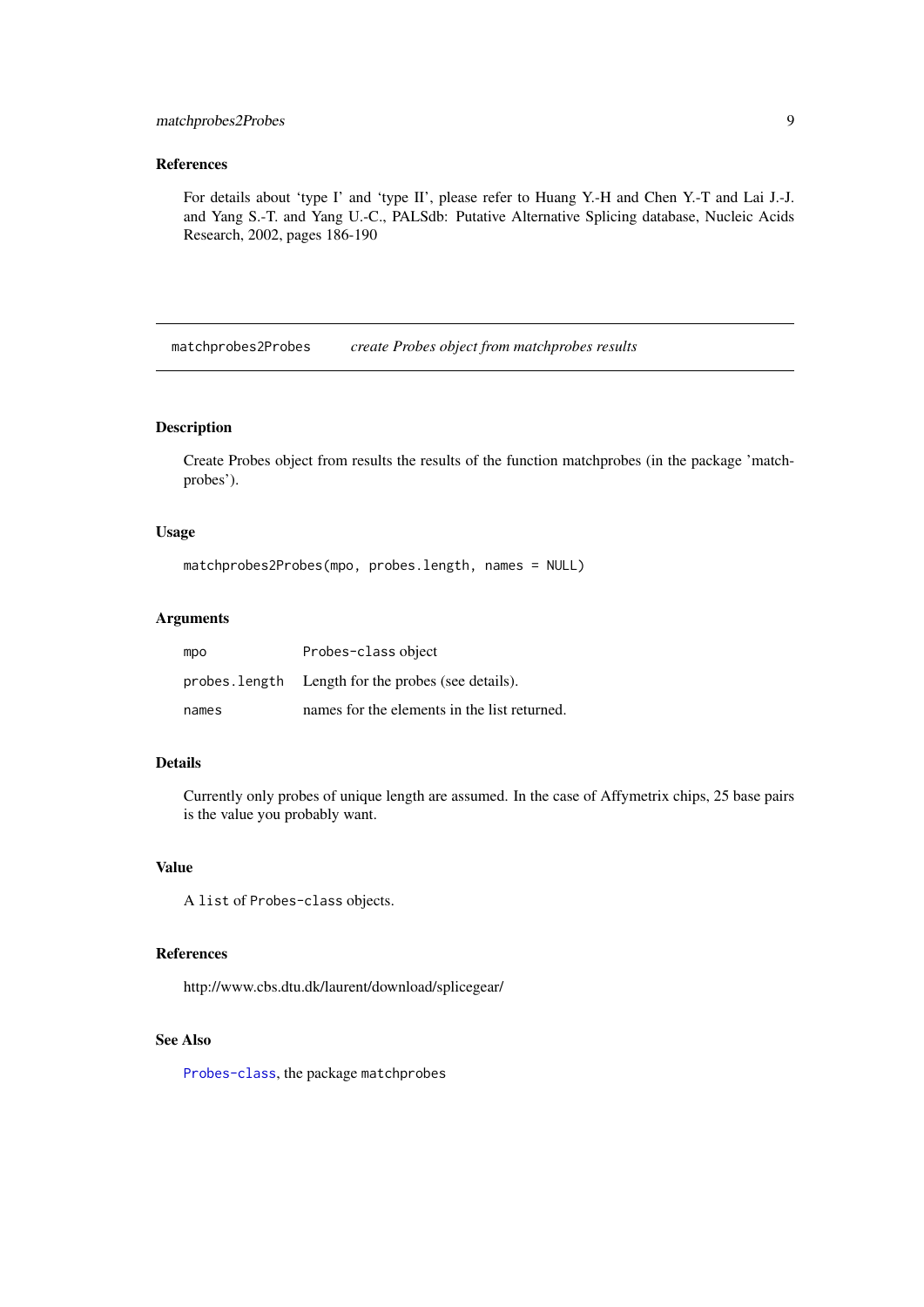<span id="page-9-0"></span>plot.SpliceExprSet *plot a SpliceExprSet*

#### Description

Plot a object of class SpliceExprSet

#### Usage

```
## S3 method for class 'SpliceExprSet'
plot(x,
                   probes.opt = list(), expr,opt = list(col = NA, lty = 1:6),
                   fig.xratio = c(2, 1), fig.yratio = c(2, 1),
                   probepos.yscale = NULL, ylim,
                   ...)
```
#### Arguments

| x               | a SpliceExprSet-class                                                        |  |
|-----------------|------------------------------------------------------------------------------|--|
| probes.opt      | optional parameters to be passed for the plotting of the Probes-class        |  |
| expr.opt        | optional parameters to be passed for the plotting of the ExpressionSet-class |  |
| fig.xratio      | ratio between the left and right parts of the plot                           |  |
| fig.yratio      | ratio between the upper and lower parts of the plot                          |  |
| probepos.yscale |                                                                              |  |
|                 | enforce 'y' positions for the probes.                                        |  |
| ylim            | range for the y-axis                                                         |  |
| $\cdots$        | optional parameters to be passed to the function plot                        |  |

#### Details

The argument probepos.yscale can be used to scale probes according to their position on the reference sequence, as shown in the last example below.

#### Value

function used for its side-effect(s).

#### Author(s)

laurent

### See Also

[SpliceExprSet-class](#page-14-1)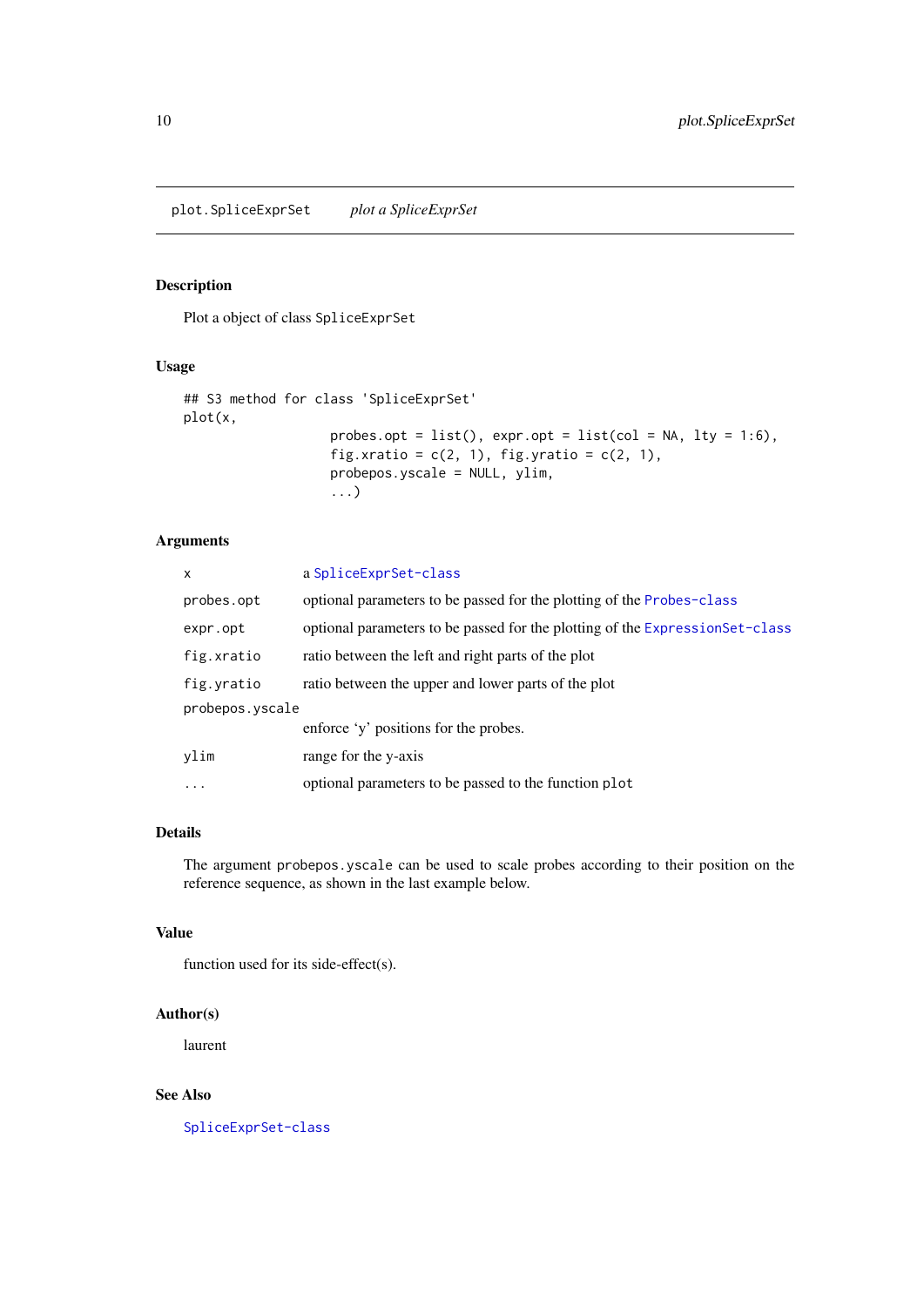#### <span id="page-10-0"></span>plot.SpliceSites 11

#### Examples

data(spliceset)

```
levels(pData(spliceset@eset)$Material)
## Liver, Mix and SNB19
cl.mat <- c("red", "yellow","blue")[as.integer(pData(spliceset@eset)$Material)]
## colored in red, yellow and blue respectively
plot(spliceset, expr.opt = list(col = cl.mat, log = "x"))
## sort
spliceset <- sort.SpliceExprSet(spliceset)
begin.pos <- spliceset@probes@pos[, 1]
plot(spliceset, expr.opt = list(col=cl.mat), probepos.yscale = begin.pos)
```
<span id="page-10-1"></span>plot.SpliceSites *plot a SpliceSites object*

#### <span id="page-10-2"></span>Description

plot objects.

#### Usage

```
## S3 method for class 'Probes'
plot(x, col="black",
            xlab = "sequence", ylab = "probes",
            add=FALSE, probepos.yscale=NULL, xlim=NULL,
            ...)
## S3 method for class 'SpliceSites'
plot(x, col.\text{typeI} = "orange",col.typeI.window = "yellow",
            col.typeII = "red",add=FALSE, ylim=NULL, ...)
```
#### Arguments

| X                | object of class Probes or Splice Sites.                      |  |
|------------------|--------------------------------------------------------------|--|
| col              | color argument for the probes.                               |  |
| col.typeI        | color argument for the type I splice sites                   |  |
| col.typeI.window |                                                              |  |
|                  | color argument for the type I 'window'                       |  |
| col.typeII       | color argument for the type II splice sites                  |  |
| add              | add the plot to an existing plot. Make a new plot if 'FALSE' |  |
| probepos.yscale  |                                                              |  |
|                  | scaling argument                                             |  |
| xlim, ylim       | range of plotting window                                     |  |
| xlab, ylab       | labels for the axis                                          |  |
|                  | optional parameters to be passed to the function plot.       |  |
|                  |                                                              |  |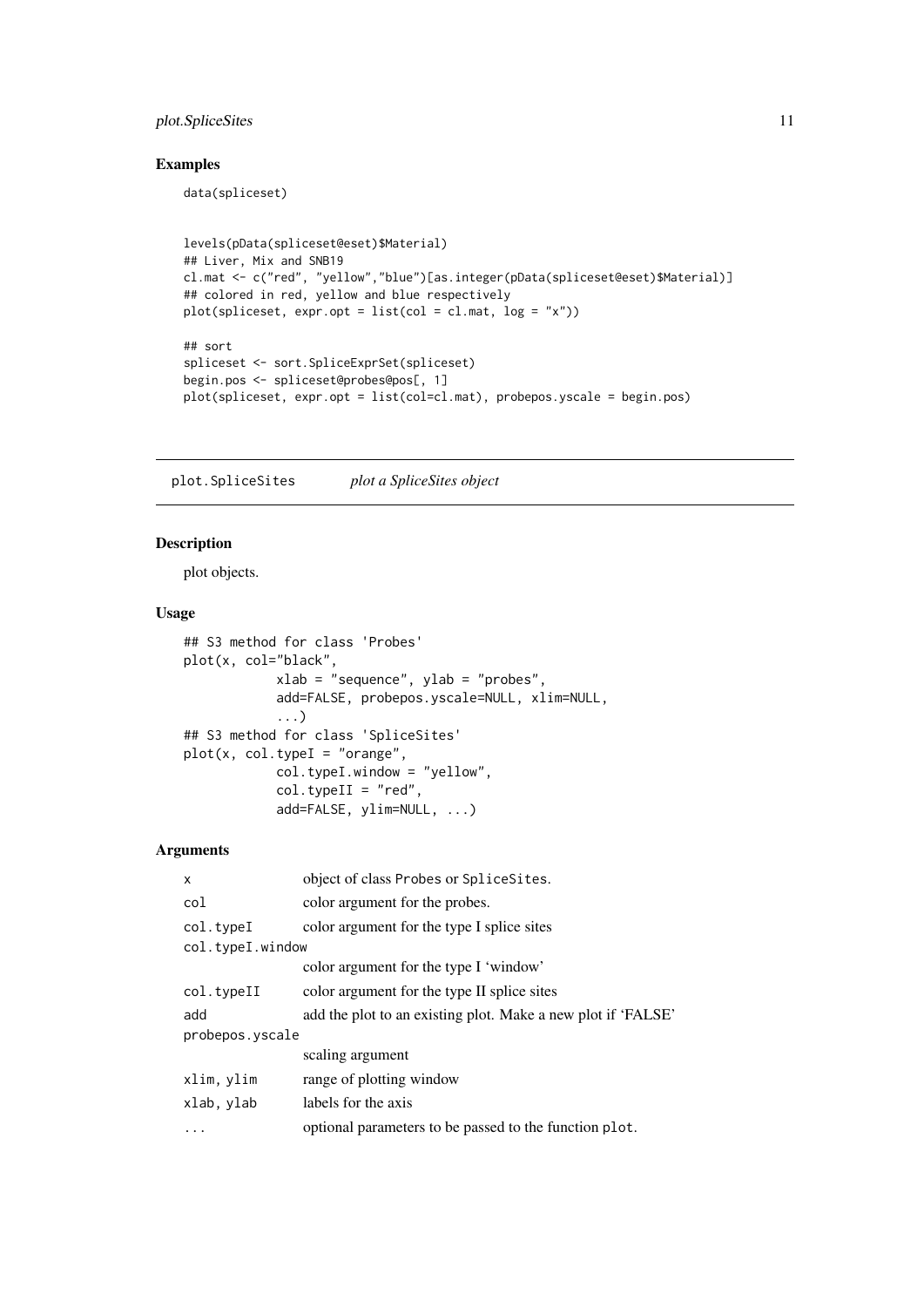#### Details

If the parameter main is not specified, the function tries to extract the attribute 'name' from x.

The two functions can be combined to display both objects on the same plot.

#### Value

The range for the y-axis is returned whenever needed (see invisible).

#### Author(s)

Laurent

#### References

"Standardized output for putative alternative splicing; a R package as an application to combine them with microarray data", Gautier L. Dao C. and Yang U.C., 2003, submitted.

#### See Also

[SpliceSites-class](#page-16-1)

#### Examples

```
data(spsites)
plot(spsites, main=attr(spsites, "name"))
sp.pData <- spsites@spsiteIpos.pData
##col <- as.integer(factor(sp.pData$tissue))
##plot(spsites, col.typeI=col, main=attr("name", spsites))
```
<span id="page-11-1"></span>plot.SpliceSitesGenomic

*Function to plot SpliceSitesGenomic objects*

#### Description

Function to plot SpliceSitesGenomic objects.

#### Usage

```
## S3 method for class 'SpliceSitesGenomic'
plot(x, colَ.variant = par("col"), col. exon = "white",split = FALSE, main = names(x@variants), ...)
```
<span id="page-11-0"></span>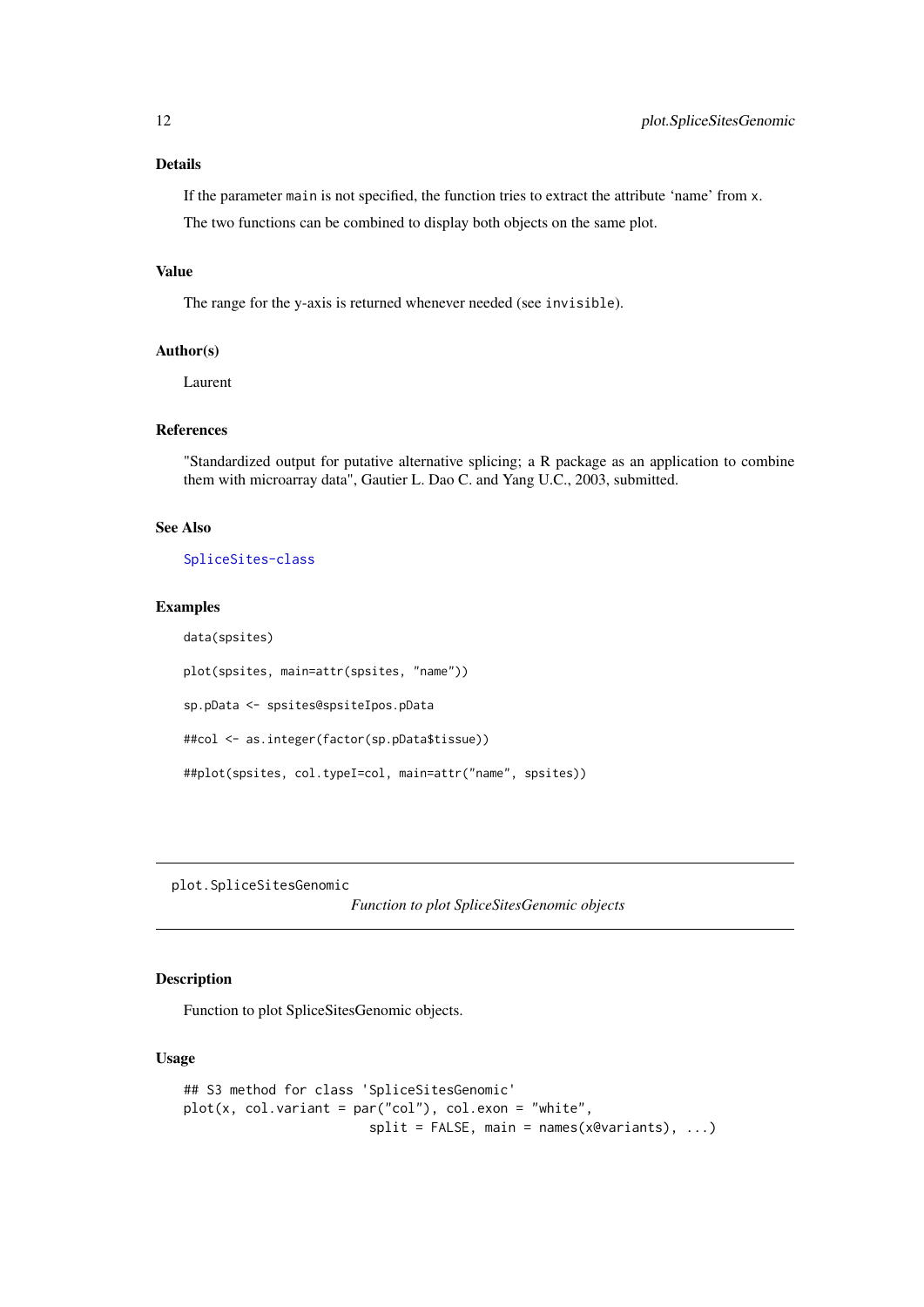#### <span id="page-12-0"></span>Probes-class 13

### Arguments

| <b>X</b>    | SpliceSitesGenomic-class                                                             |  |
|-------------|--------------------------------------------------------------------------------------|--|
| col.variant | a vector of colors for the different variants. The colors are recycled as necessary. |  |
| col.exon    | a vector of colors for the exons. The colors are recycled as necessary.              |  |
| split       | split the plot of the variants in individual plots                                   |  |
| main        | character to use as a title. Recycled as necessary.                                  |  |
| $\cdots$    | optional graphical parameters                                                        |  |

#### Value

This function is used for its side-effect.

#### Author(s)

Laurent

#### See Also

[SpliceSitesGenomic-class](#page-17-1)

#### Examples

```
## a 10 bp window
seq.length <- as.integer(10)
## positions of the exons
spsiteIpos <- matrix(c(1, 3.5, 5, 9, 3, 4, 8, 10), nc=2)
## known variants
variants \leq list(a=c(1,2,3,4), b=c(1,2,3), c=c(1,3,4))
##
n.exons <- nrow(spsiteIpos)
spvar <- new("SpliceSitesGenomic", spsiteIpos=spsiteIpos,
         variants=variants, seq.length=seq.length)
par(mfrow = c(3,1), mar = c(3.1, 2.1, 2.1, 1.1))plot(spvar, split=TRUE, col.exon=rainbow(n.exons))
```
<span id="page-12-1"></span>Probes-class *Class "Probes"*

#### Description

Information about a set of probes

#### Objects from the Class

Objects can be created by calls of the form new("Probes",pos) or new("Probes",pos,info). The object are primarily storing the location of the probe on a matching sequence sequence. Optional information can be stored in the slot info (a data.frame).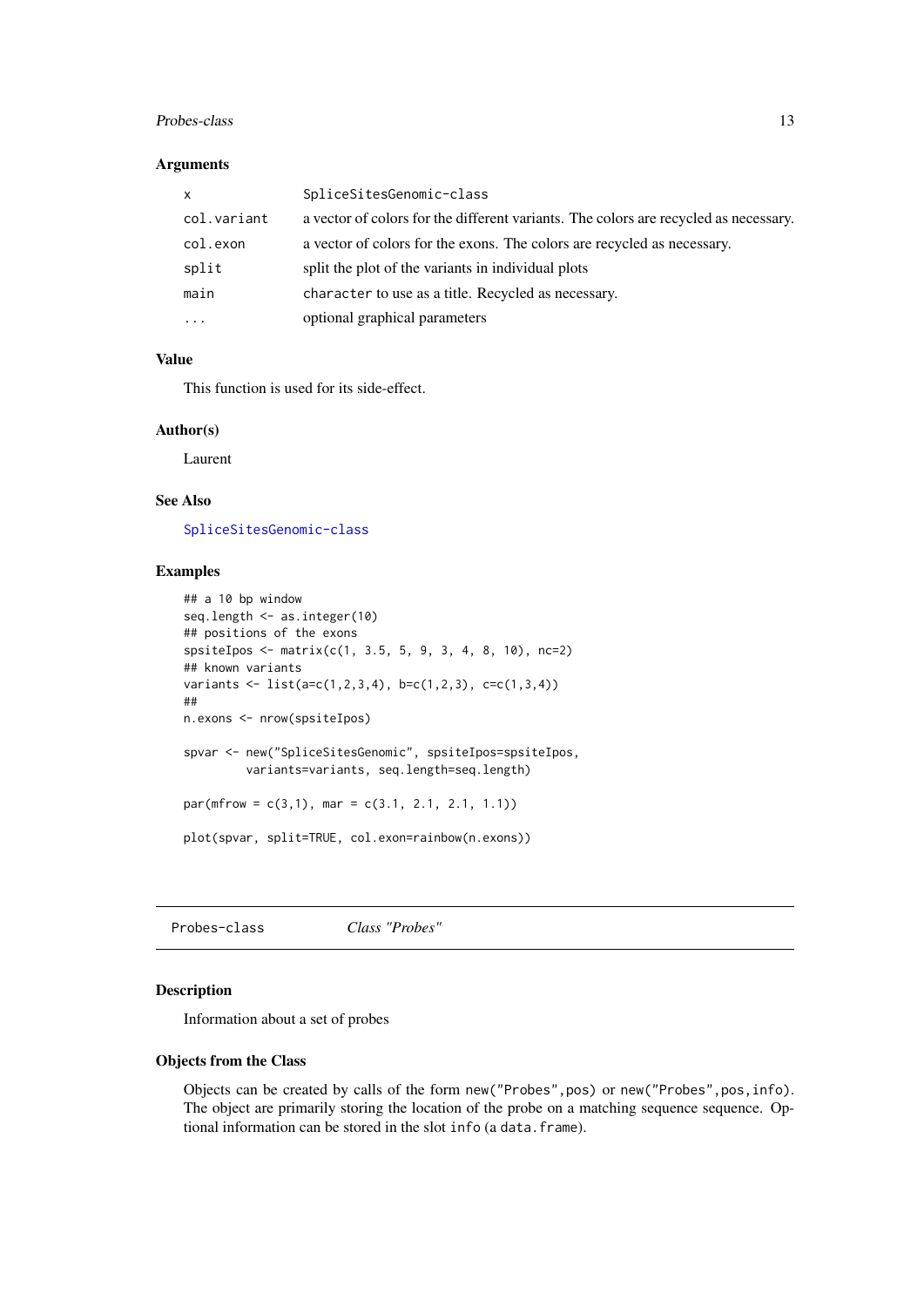- <span id="page-13-0"></span>pos: Object of class "matrix". It expects one row per probe. The first column should give the start position while the second column should give the end position
- info: Object of class "data.frame". Optional information one wishes to carry around can be stored here.

#### Methods

initialize signature(.Object = "Probes"): ...

show signature(object): show minimal information

- plot signature( $x = "Probes", y = "missing");$  plot the position of the probes. (see plot. Probes)
- plot signature( $x =$  "Probes",  $y =$  "SpliceSites"): plot the positions of the probes and the positions of the splice sites

#### See Also

[SpliceSites-class](#page-16-1), [SpliceExprSet-class](#page-14-1),

#### Examples

data(probes)

plot(probes)

<span id="page-13-1"></span>sort.SpliceExprSet *A function to sort a SpliceExprSet*

#### Description

Sort the probes in a SpliceExprSet (and reflect this in all the relevant places.

#### Usage

```
## S3 method for class 'SpliceExprSet'
sort(x, decreasing, fun = function(x) order(x@probes@pos[, 1]), reverse = FALSE, ...)
```
#### Arguments

| X          | a SpliceExprSet.                        |
|------------|-----------------------------------------|
| decreasing | currently ignored                       |
| fun        | a function to do the sorting            |
| reverse    | return the reverse of the sorting order |
|            | currently ignored                       |

#### Value

An object of class SpliceExprSet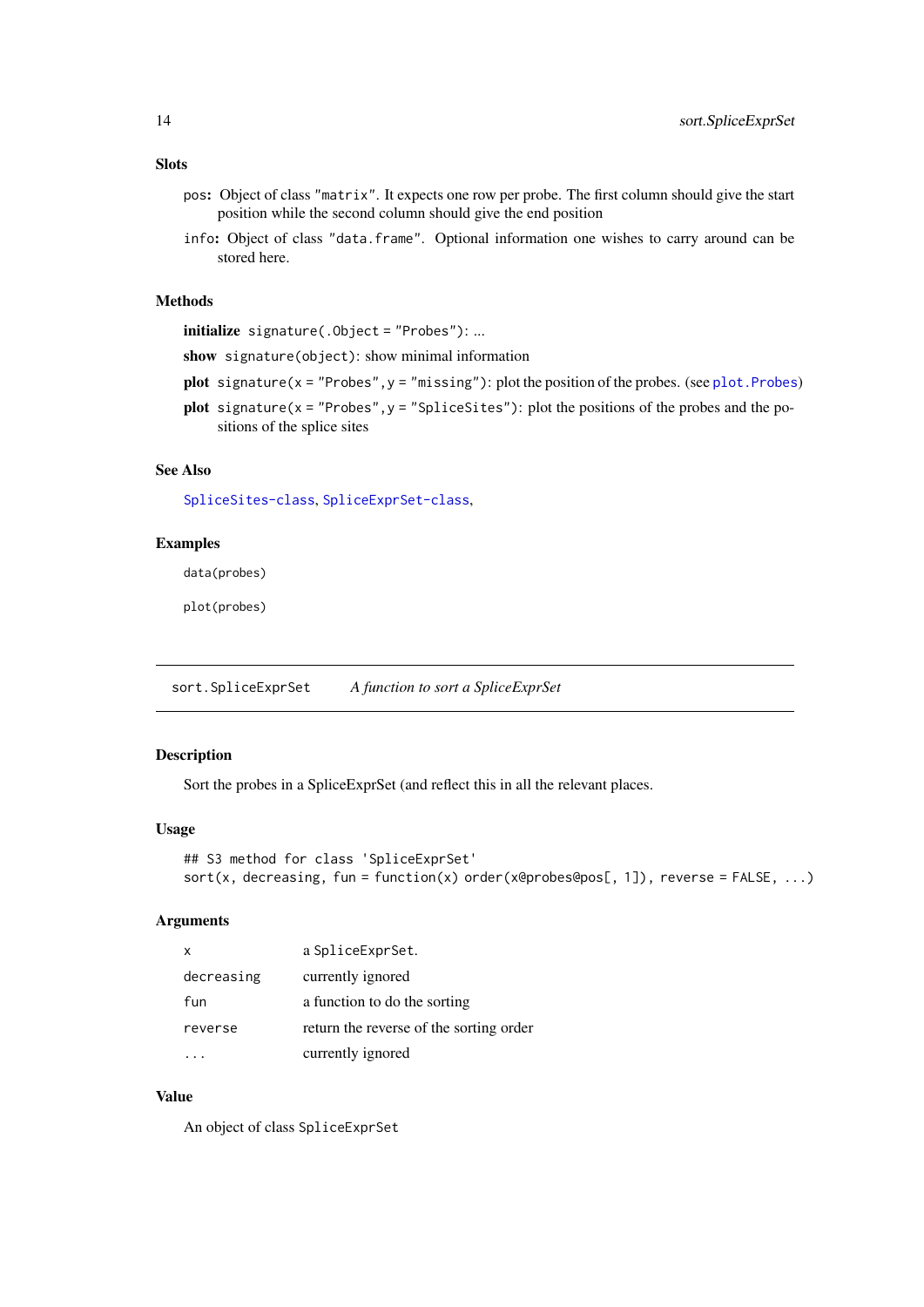<span id="page-14-0"></span>SpliceExprSet-class 15

#### Author(s)

Laurent

# See Also

[SpliceExprSet-class](#page-14-1)

#### Examples

data(spliceset)

s.spliceset <- sort.SpliceExprSet(spliceset)

<span id="page-14-1"></span>SpliceExprSet-class *Class "SpliceExprSet"*

#### Description

A class to store probe expression values with alternative splicing information

#### Objects from the Class

Objects can be created by calls of the form new("SpliceExprSet",...).

#### Slots

spliceSites: Object of class "SpliceSites". The probes and splice site information. probes: Object of class "Probes". The matching expression values. eset: Object of class "ExpressionSet". The matching expression values.

#### Methods

```
grid.plot signature(x = "SpliceExprSet", y = "missing"): ...
plot signature(x ="SpliceExprSet",y ="missing"): a ploting method.
show signature(object = "SpliceExprSet"): a printing method.
spliceSites signature(object = "SpliceExprSet"): accessor.
```
#### Author(s)

laurent@cbs.dtu.dk

#### References

a manuscript in preparation

#### See Also

[as.data.frame.SpliceExprSet](#page-1-1), [sort.SpliceExprSet](#page-13-1) and [SpliceSites-class](#page-16-1)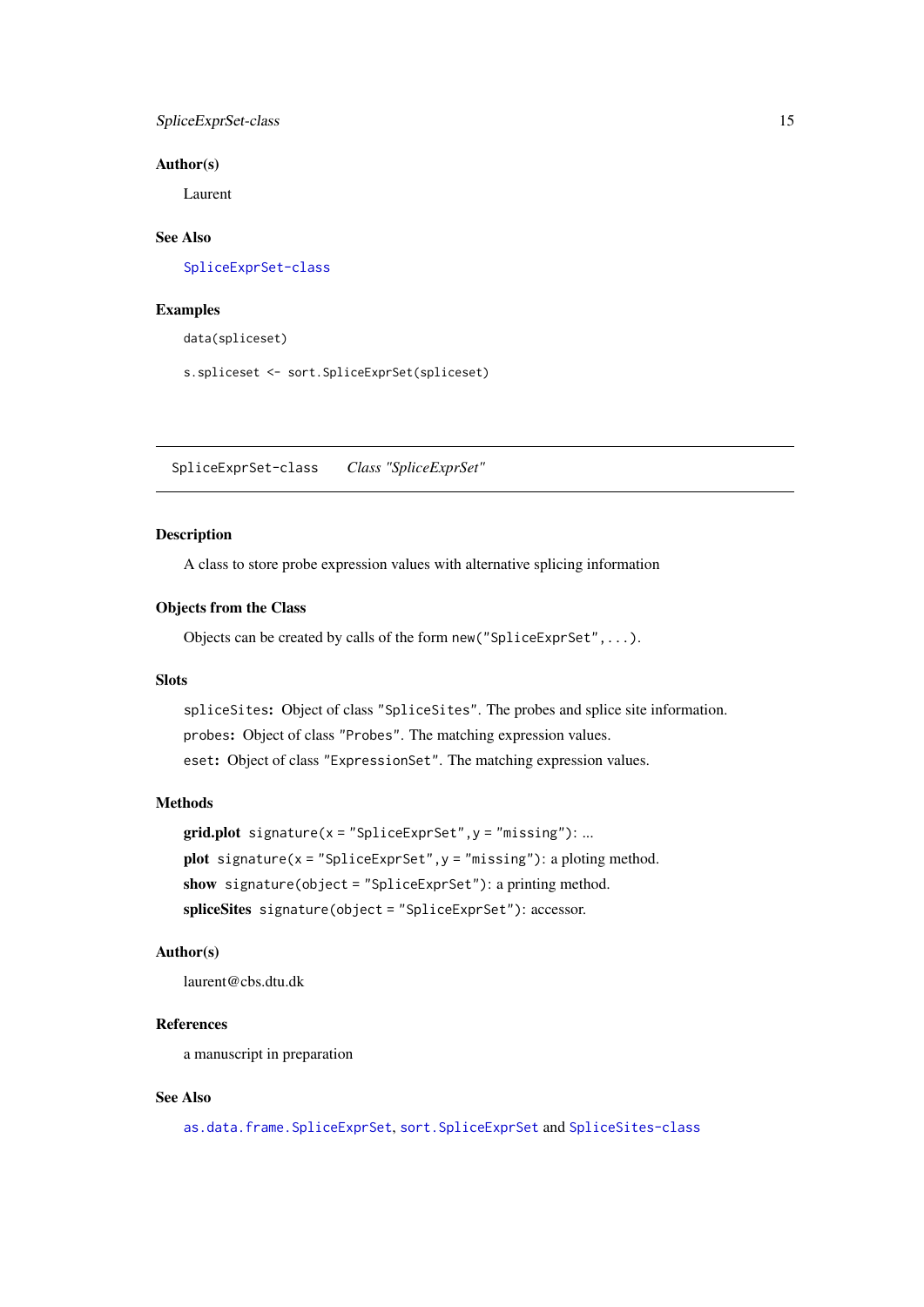16 spliceset and the spliceset splices of the spliceset splices in the splices of the splices of the splices of the splices of the splices of the splices of the splices of the splices of the splices of the splices of the s

#### Examples

```
data(eset, package="splicegear")
data(probes, package="splicegear")
data(spsites, package="splicegear")
spliceset <- new("SpliceExprSet", eset=eset,
                       probes=probes, spliceSites=spsites)
plot(spliceset)
```
<span id="page-15-1"></span>

#### spliceset *Example data for splicegear*

### Description

The putative splice variants for a reference sequence, the matching probes from the Affymetrix chip 'HG-U95A' and probe intensities from the 'dilution' dataset.

#### Usage

```
#data(eset, package="splicegear")
#data(probes, package="splicegear")
#data(spsites, package="splicegear")
#data(spliceset, package="splicegear")
```
#### Format

The formats are objects of class [ExpressionSet-class](#page-0-0), [Probes-class](#page-12-1), [SpliceSites-class](#page-16-1) and [SpliceExprSet-class](#page-14-1) respectively.

#### Details

The attribute "name" is set to the ID of the Unigene cluster from which the reference sequence is taken.

#### References

"PALSdb", ref. GeneLogic's dilution dataset.

#### Examples

```
data(spliceset, package="splicegear")
```
plot(spliceset, main=attr(spliceset, "name"))

<span id="page-15-0"></span>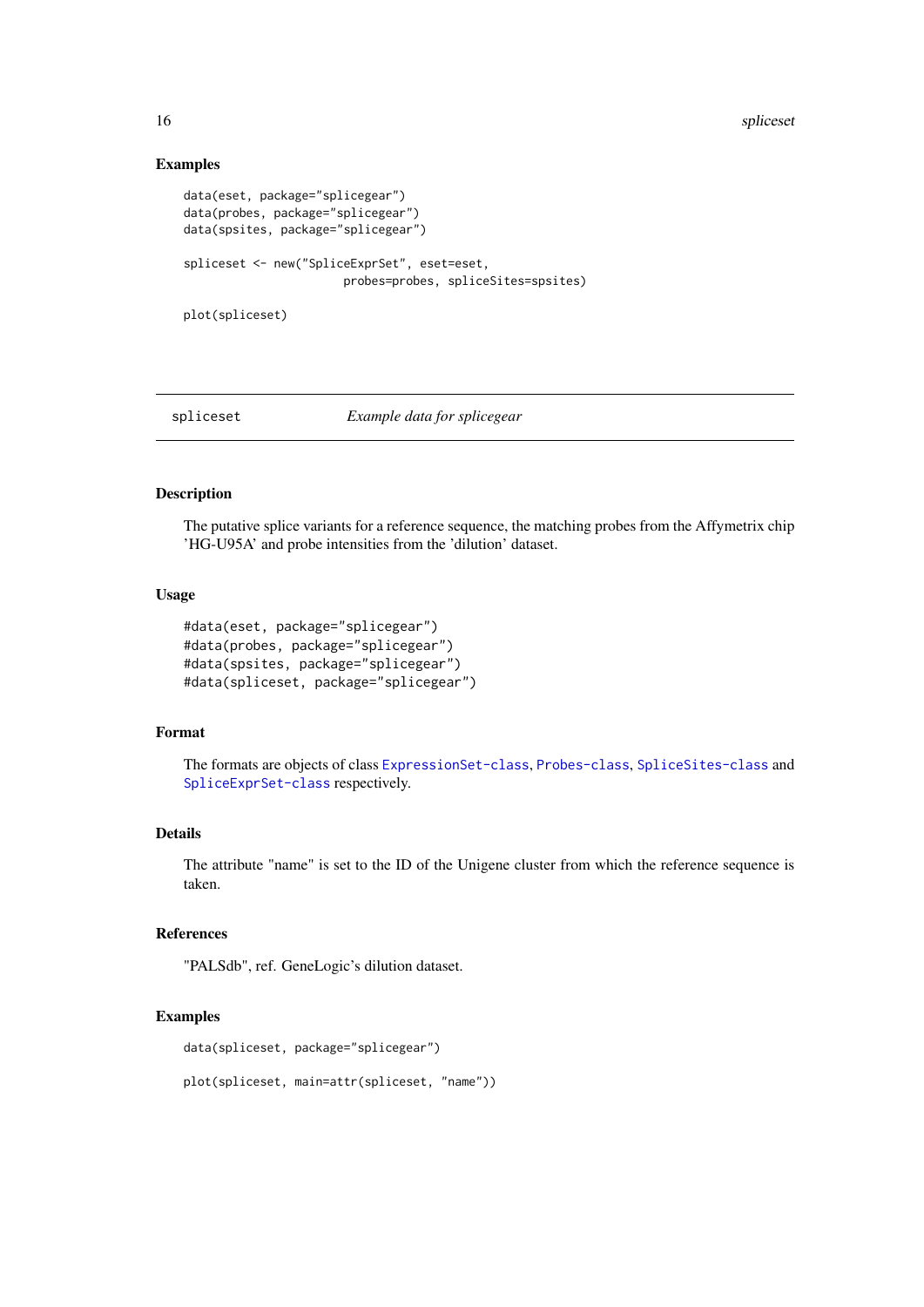<span id="page-16-1"></span><span id="page-16-0"></span>SpliceSites-class *Class "SpliceSites"*

#### Description

A class to store (putative) splice sites

#### Objects from the Class

Objects can be created by calls of the form new("SpliceSites",...).

#### Slots

seq: Object of class "character". The reference sequence.

- seq.length: Object of class "integer". The length for the reference sequence (used when the slot seq is set to "").
- spsiteIpos: Object of class "matrix". A two-columns matrix to store the begin and end positions of type I splice variant.
- spsiteIIpos: Object of class "integer". A vector to store the positions for type II splice variants.
- spsiteIIIpos: Object of class "matrix". Idem spsiteIpos, but for type III splice variants.
- spsiteIpos.pData: Object of class [AnnotatedDataFrame](#page-0-0). Used to store covariate information related to the splice variants.
- spsiteIIpos.pData: Object of class [AnnotatedDataFrame](#page-0-0).
- spsiteIIIpos.pData: Object of class [AnnotatedDataFrame](#page-0-0).

#### Methods

```
show signature(object = "SpliceSites"): A printing method.
```
plot signature( $x =$  "SpliceSites",  $y =$  "missing"): A plotting method

#### Author(s)

laurent@cbs.dtu.dk

#### References

"Plenty of splicin' or 'can regular Affymetrix chips be used to observe alternative splicing ?'", Gautier L. et al., 2003, manuscript in preparation (and the title might have to chang...).

### See Also

[isSpliceSiteOnProbe](#page-7-1), [isProbeOnSpliceSite](#page-7-2), [plot.SpliceSites](#page-10-1), [spliceset](#page-15-1).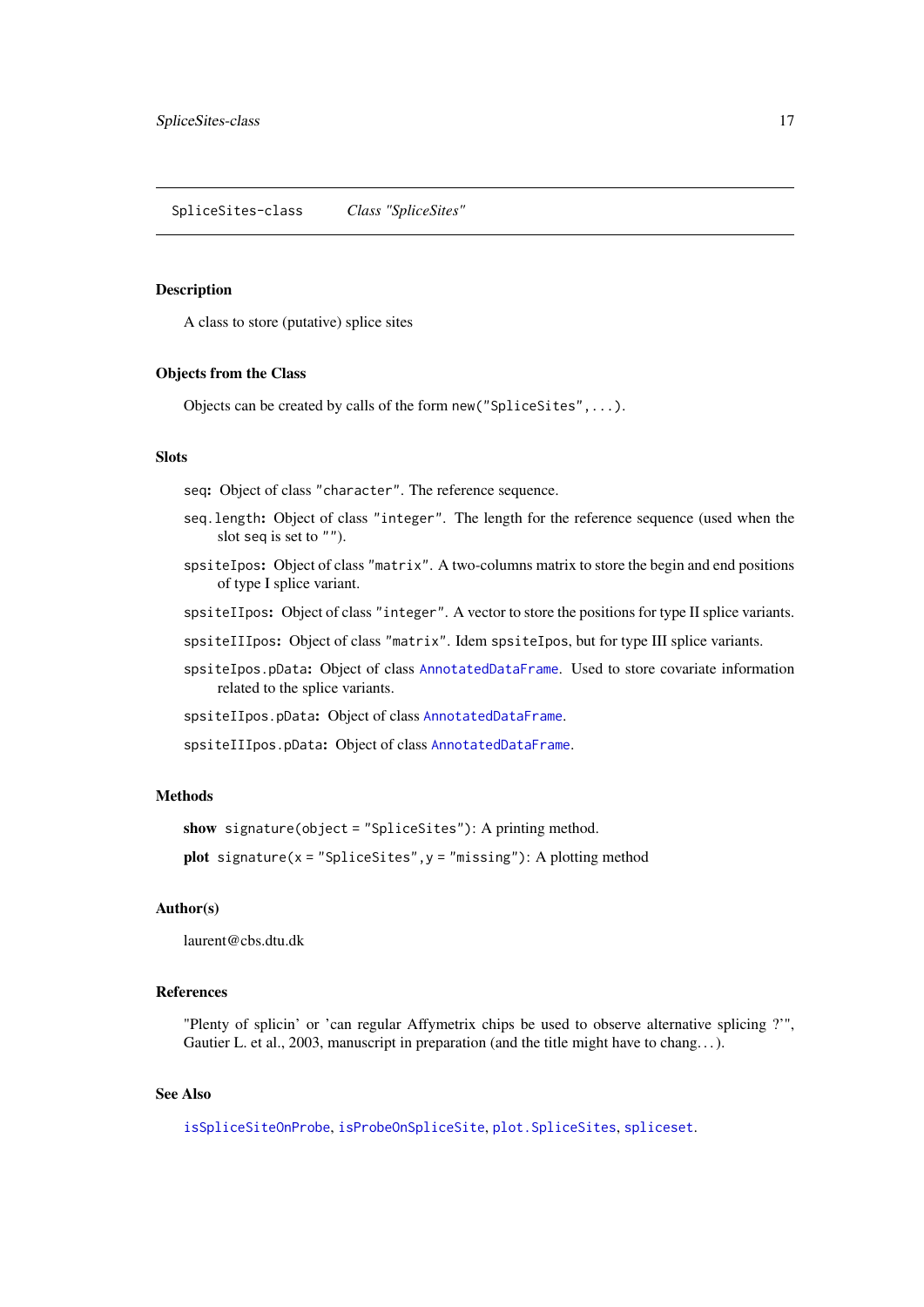#### Examples

```
data(spliceset)
print(spliceset)
par(mfrow=c(1,2))
plot(spliceset, main=attr(spliceset, "name"))
## filter out supporting matches with unique positions
filter.typeI <- function(x) {unique(x[duplicated(x), , drop=FALSE])}
spliceset.filter <- spliceset
sSites <- spliceset.filter@spliceSites
sSites@spsiteIpos <- filter.typeI(sSites@spsiteIpos)
spliceset.filter@spliceSites <- sSites
## plot the resulting new object
plot(spliceset.filter)
```
<span id="page-17-1"></span>SpliceSitesGenomic-class *Class "SpliceSitesGenomic"*

#### Description

A class to store alternative splicing information on a genomic point of view.

#### Objects from the Class

Objects can be created by calls of the form new("SpliceSitesGenomic", seq, seq.length, spsiteIpos, spsiteIIpos

#### Slots

- variants: Object of class "list". There is one element per splice variant. Each element in the list should be a vector of integers. Each integer refers to an exon. The sequence of integers determines the sequence of exons in the splice variant.
- seq: Object of class "character", from class "SpliceSites".
- seq.length: Object of class "integer",from class "SpliceSites".
- spsiteIpos: Object of class "matrix",from class "SpliceSites".
- spsiteIIpos: Object of class "integer", from class "SpliceSites". This should not have any practical use in this class.
- spsiteIIIpos: Object of class "matrix", from class "SpliceSites". This should not have any practical use in this class.
- spsiteIpos.pData: Object of class "AnnotatedDataFrame",from class "SpliceSites".
- spsiteIIpos.pData: Object of class "AnnotatedDataFrame", from class "SpliceSites". This should not have any practical use in this class.
- spsiteIIIpos.pData: Object of class "AnnotatedDataFrame",from class "SpliceSites". This should not have any practical use in this class.

<span id="page-17-0"></span>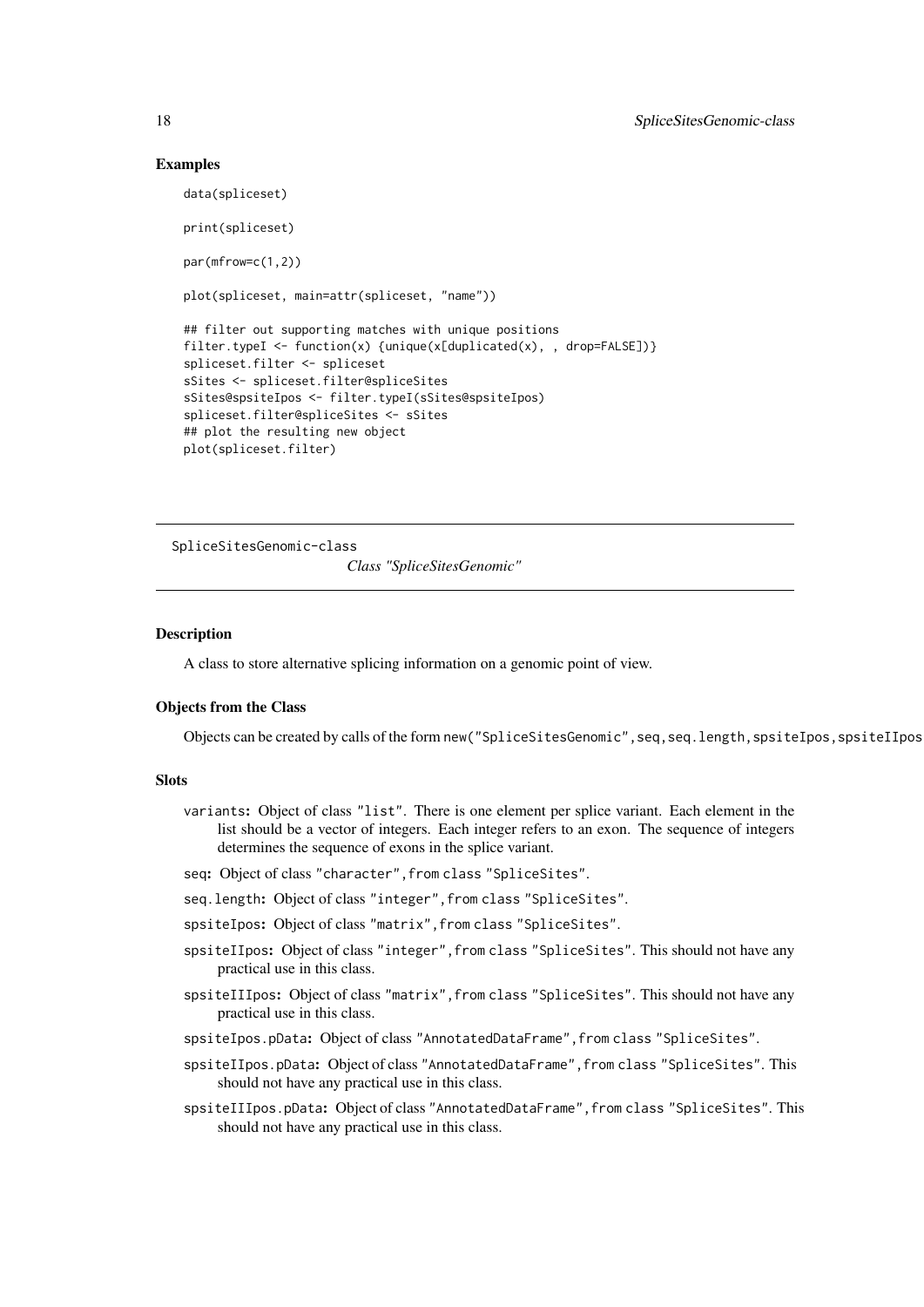#### <span id="page-18-0"></span>split.SpliceSites 19

#### Extends

Class "SpliceSites", directly.

#### Methods

plot signature( $x =$  "SpliceSitesGenomic",  $y =$  "missing"): a plotting method for demonstration purposes.

#### See Also

[SpliceSites-class](#page-16-1) and [plot.SpliceSitesGenomic](#page-11-1).

#### Examples

```
## a 10 bp window
seq.length <- as.integer(10)
## positions of the exons
spsiteIpos <- matrix(c(1, 3.5, 5, 9, 3, 4, 8, 10), nc=2)
## known variants
variants <- list(a=c(1,2,3,4), b=c(1,2,3), c=c(1,3,4))
spvar <- new("SpliceSitesGenomic", spsiteIpos=spsiteIpos,
         variants=variants, seq.length=seq.length)
```
plot(spvar)

split.SpliceSites *split an instance of SpliceSites*

#### Description

Split an instance of SpliceSites into several instances of SpliceSites

#### Usage

```
## S3 method for class 'SpliceSites'
split(x, f = list(typel = NA, typeII = NA), drop=NULL, ...)
```
#### Arguments

| $\mathsf{X}$ | an instance of class SpliceSites-class.   |
|--------------|-------------------------------------------|
|              | a list of two factors (see details).      |
| drop         | not used (here to keep R CMD check happy) |
|              | see drop above.                           |

#### Details

The split usually is performed on a factor. Two factors are required because of the two categories of splicing events (type I (deletion of a fragment of the reference sequence) and type II (insertion of an element of the reference sequence). A character can be used instead of a factor. In this case the covariates with the given name, in the slots spsiteIpos.pData and spsiteIIpos.pData respectively, are used to make the split. When equal to NA, the covariate named site will be used.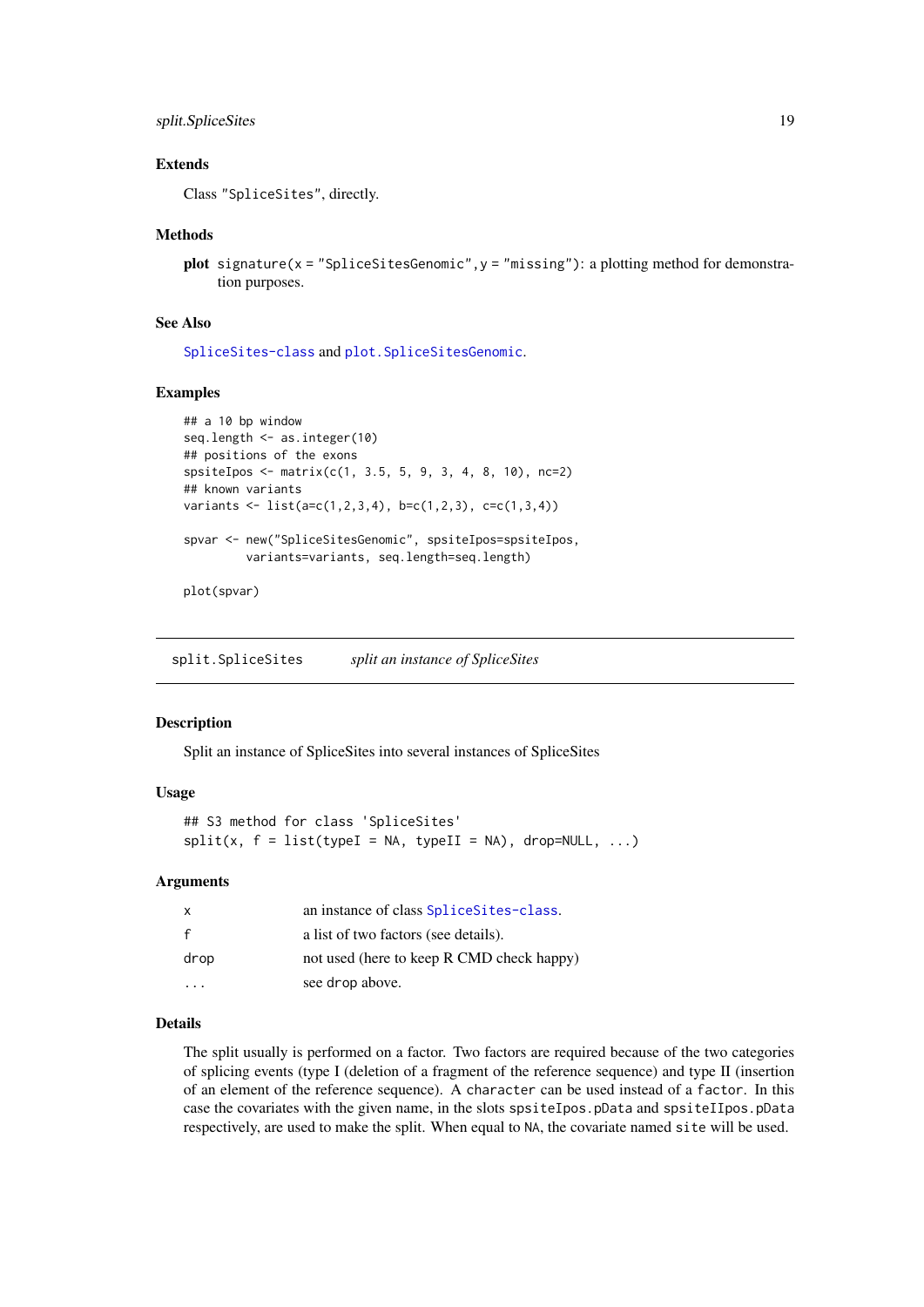# Value

A list of objects of class SpliceSites

# See Also

[SpliceSites-class](#page-16-1)

# Examples

data(spsites) split(spsites)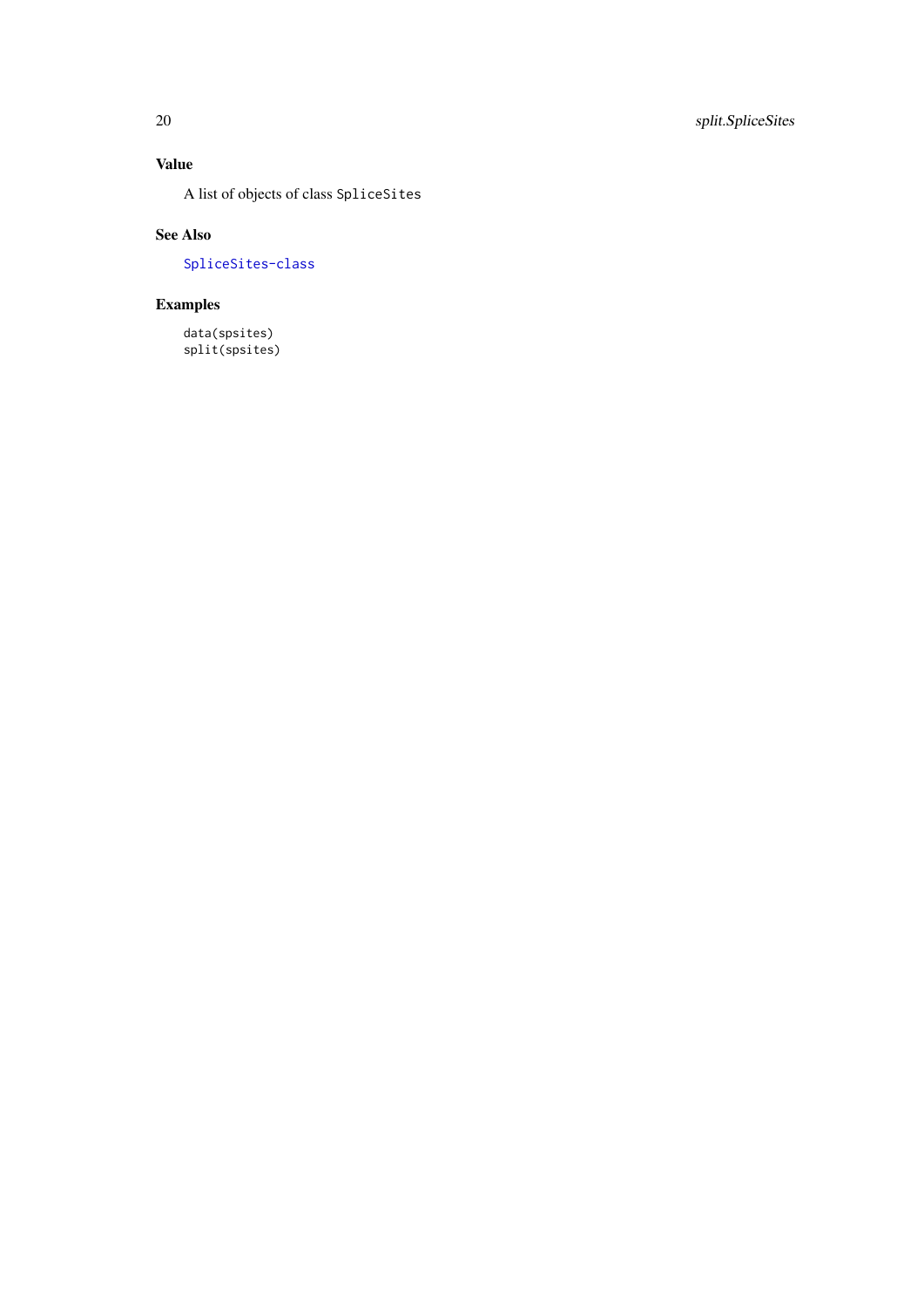# <span id="page-20-0"></span>Index

∗Topic classes Probes-class, [13](#page-12-0) SpliceExprSet-class, [15](#page-14-0) SpliceSites-class, [17](#page-16-0) SpliceSitesGenomic-class, [18](#page-17-0) ∗Topic datasets spliceset, [16](#page-15-0) ∗Topic hplot barplot.SpliceSites, [3](#page-2-0) grid.expand.gp, [6](#page-5-0) grid.plot.Probes, [7](#page-6-0) matchprobes2Probes, [9](#page-8-0) plot.SpliceExprSet, [10](#page-9-0) plot.SpliceSites, [11](#page-10-0) plot.SpliceSitesGenomic, [12](#page-11-0) ∗Topic manip as.data.frame.SpliceExprSet, [2](#page-1-0) buildSpliceSites, [4](#page-3-0) getRelSignStrength, [5](#page-4-0) isProbeOnSpliceSite, [8](#page-7-0) sort.SpliceExprSet, [14](#page-13-0) split.SpliceSites, [19](#page-18-0) AnnotatedDataFrame, *[17](#page-16-0)* as.data.frame.SpliceExprSet, [2,](#page-1-0) *[15](#page-14-0)* as.data.frame.SpliceSites *(*as.data.frame.SpliceExprSet*)*, [2](#page-1-0) barplot, *[3](#page-2-0)* barplot.SpliceSites, [3](#page-2-0) buildSpliceSites, [4](#page-3-0) eset *(*spliceset*)*, [16](#page-15-0) exprs,SpliceExprSet-method *(*SpliceExprSet-class*)*, [15](#page-14-0) exprs<-,SpliceExprSet,ANY-method *(*SpliceExprSet-class*)*, [15](#page-14-0)

```
genbank, 4
getFinalRatio (getRelSignStrength), 5
getPALSdbURL (buildSpliceSites), 4
getRelSignStrength, 5
grid.expand.gp, 6
```
grid.make.numeric2npc *(*grid.expand.gp*)*, [6](#page-5-0) grid.plot *(*SpliceExprSet-class*)*, [15](#page-14-0) grid.plot,Probes,missing-method *(*Probes-class*)*, [13](#page-12-0) grid.plot,Probes,SpliceSites-method *(*Probes-class*)*, [13](#page-12-0) grid.plot,SpliceExprSet,missing-method *(*SpliceExprSet-class*)*, [15](#page-14-0) grid.plot,SpliceSites,missing-method *(*SpliceExprSet-class*)*, [15](#page-14-0) grid.plot.Probes, [7](#page-6-0) grid.plot.SpliceExprSet *(*grid.plot.Probes*)*, [7](#page-6-0) grid.plot.SpliceSites *(*grid.plot.Probes*)*, [7](#page-6-0) initialize,Probes-method *(*Probes-class*)*, [13](#page-12-0) initialize,SpliceSites-method *(*SpliceSites-class*)*, [17](#page-16-0) isProbeOnSpliceSite, [8,](#page-7-0) *[17](#page-16-0)* isSpliceSiteOnProbe, *[17](#page-16-0)*

#### lattice, *[7](#page-6-0)*

isSpliceSiteOnProbe

matchprobes2Probes, [9](#page-8-0) plot,Probes,missing-method *(*Probes-class*)*, [13](#page-12-0) plot,Probes,SpliceSites-method *(*Probes-class*)*, [13](#page-12-0) plot,Probes-method *(*Probes-class*)*, [13](#page-12-0) plot,SpliceExprSet,missing-method *(*SpliceExprSet-class*)*, [15](#page-14-0) plot,SpliceSites,missing-method *(*SpliceSites-class*)*, [17](#page-16-0) plot,SpliceSites-method *(*SpliceSites-class*)*, [17](#page-16-0) plot,SpliceSitesGenomic,missing-method *(*SpliceSitesGenomic-class*)*, [18](#page-17-0) plot,SpliceSitesGenomic-method *(*SpliceSitesGenomic-class*)*, [18](#page-17-0)

*(*isProbeOnSpliceSite*)*, [8](#page-7-0)